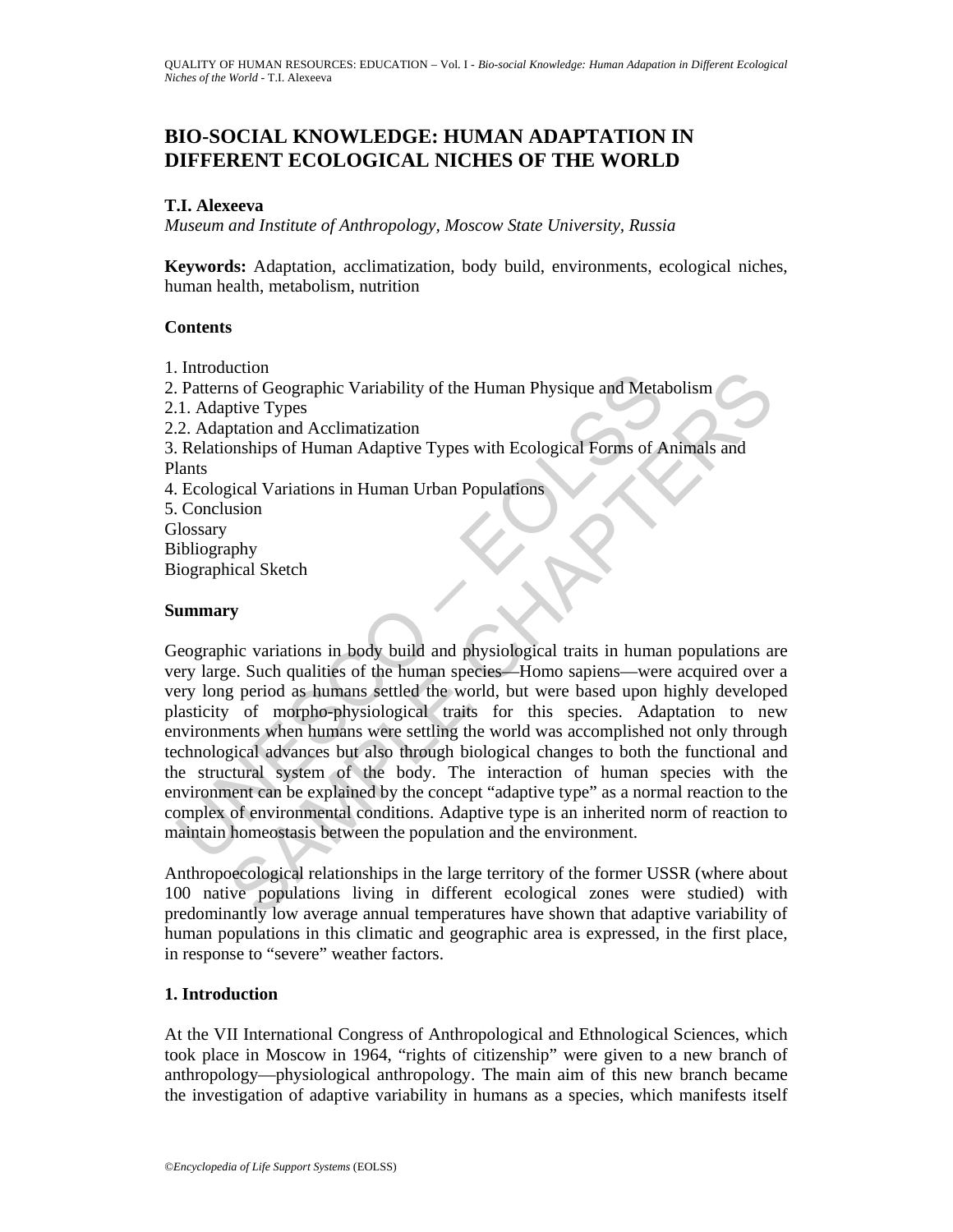not only on genetic, structural, and physiological levels, but also in demographic processes in populations.

The study of adaptation processes demanded a wide, complex approach to estimate the morphological and physiological peculiarities of human populations in specific environments, and the development of complex methods to investigate the population levels of different ecological niches.

An important role in solving adaptation problems on the population level was played by the International Biological Programme (IBP, 1964–1974). With the help of the IBP several summaries of the world population living in ecologically different territories were published.

In Russia, investigations of adaptation of human populations to the environment among the aboriginal populations in arctic and sub-arctic regions, deserts, high altitudes, inner Siberia, and the temperate zone were carried out over a period of more than 30 years. The results of these investigations were published in books and articles, and reported at international congresses and symposia.

The results of investigations into the adaptation of human populations to environments are used widely in educational programs of human ecology and in the monitoring of the health of populations.

Russia, investigations of adaptation of human populations to the envertional populations in arctic and sub-arctic regions, deserts, higiberia, and the temperate zone were carried out over a period of moment presents of the a, investigations of adaptation of human populations to the environment amon ginal populations in arctic and sub-arctic regions, deserts, high altitudes, inneand the temperate zone were carried out over a period of more th Never before in its history has humankind experienced environmental pollution by industrial waste products, urbanization, and migration of the scale typical of the twentieth century. In order to preserve human health in the conditions created by the scientific and technological revolution it seems necessary to study adaptation, that is, human adaptability to different environments and specifically to extreme ones. The most important part in the adaptation process of human populations is played by socioeconomic factors. However, the study of geographic variations of body dimensions and metabolic indices in native peoples of the world show that adaptation takes place not only at the social but also at the biological level and its success largely depends on how adequate is the relationship between those two levels and the natural environment.

## **2. Patterns of Geographic Variability of the Human Physique and Metabolism**

Current socioeconomic changes in many regions of the world are accompanied by intensive migrations of people, which necessitate scientific models of their subsistence in new environments. In this connection, data on broad biological norms of human reactions to the complex of environmental natural conditions are of particular importance. Those data have been derived from the analysis of geographic variations of morphological and physiological traits on territories settled by humans, as well as from research into the specificity of adaptive features in native populations of different ecological niches. Adaptation of native settlers to the environment occurs over many generations; therefore, their morpho-physiological individuality should mostly correspond to such environmental requirements.

Geographic variations in body build and physiological traits in human populations are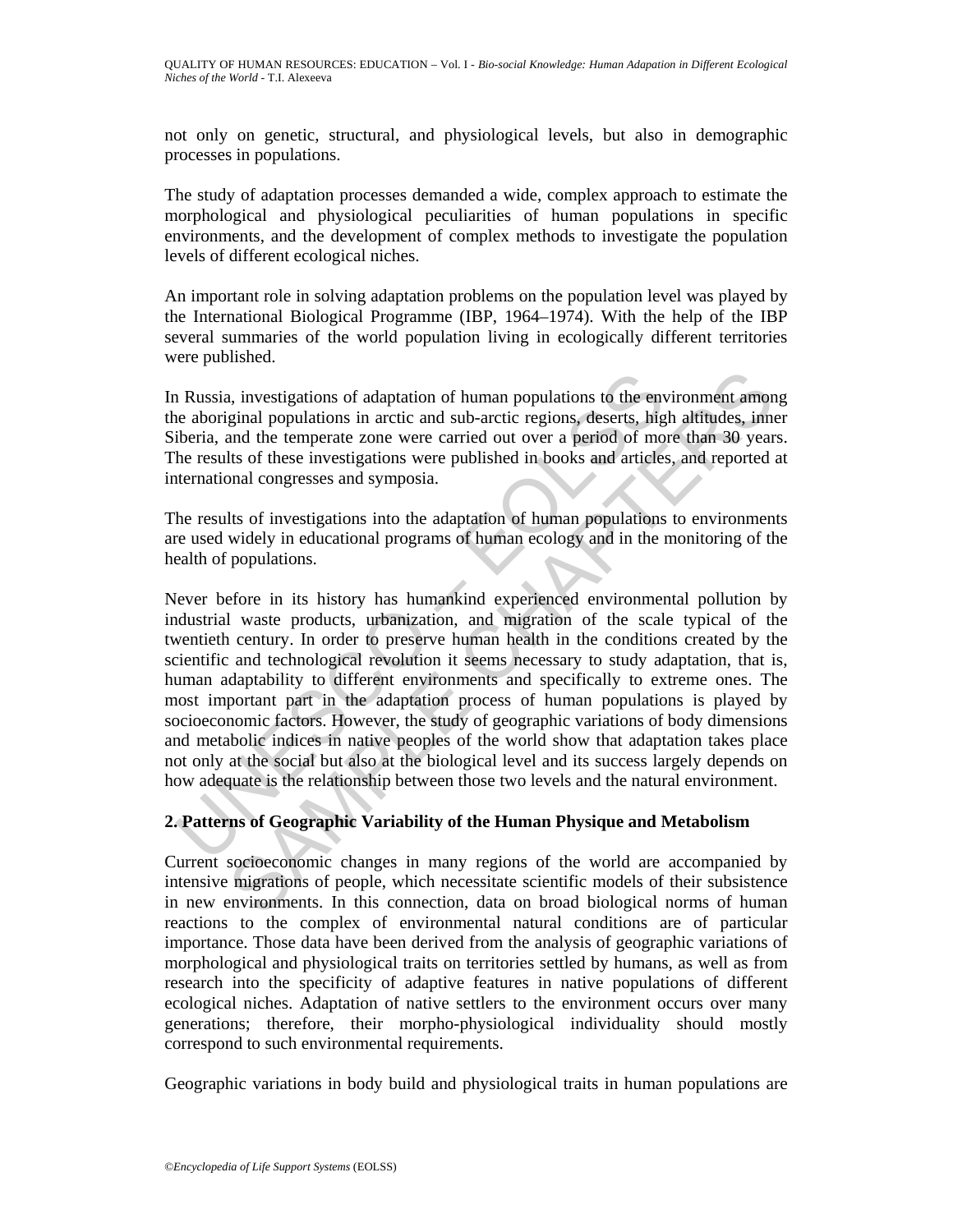very large. These qualities of the human species—Homo sapiens—were acquired over a long period as humans settled the world, but were based upon highly developed plasticity of morpho-physiological traits typical for this species. The pattern of geographic distribution of body build and some metabolic characteristics is controlled by ecological factors. Energy processes as expressed by body mass, body proportions, and body surface—besides basal metabolic rate, protein, and lipid metabolism—depend on environmental temperatures, while mineral metabolism largely depends on geochemical factors.

Nutrition as an ecological factor influencing metabolism and human physique is in many ways determined by geographic environment, and that is why there is no need to oppose temperature conditions, geochemical situation, or diet to one another. Similarly, there is no need to oppose environment to genetics when considering adaptation to a certain ecological niche. There is much evidence of hereditary determination of individual metabolism and physique. At the same time, when examining geographic variations of such traits, conclusions can be drawn on their being influenced by environment. This process can be most probably explained in the following way: in a given environment, the morpho-physiological combinations that are advantageous are those that possess a genotype most adequate to the geographic conditions.

Geographic variability of morpho-physiological traits may be demonstrated with several examples.



Figure 1. General direction of the morphological variability of human aboriginal populations. JR = index of Rohrer, CH = holisterol,  $L = \text{leg length}$  as a percentage of body growth, SH = shoulder as a percentage of body growth.

**Rohrer ponderal index:**  $R = P : L^3$ , where P is body weight, and L is body length.

This is an index of body density that can be considered to some extent a characteristic of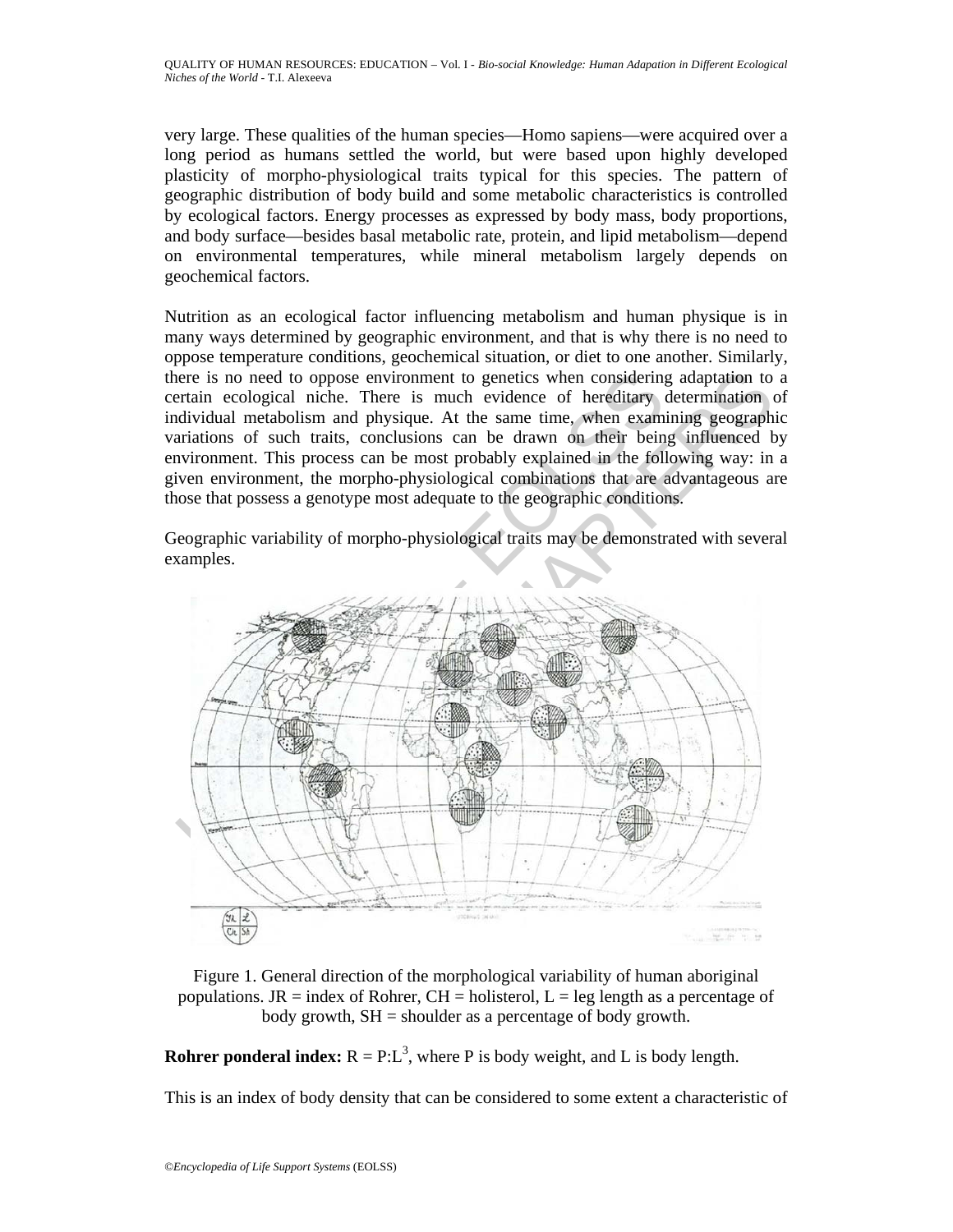energy expenditure. Throughout the world, the highest values of the index are typical for non-tropical populations. Relatively lighter populations are usually concentrated in the tropical belt. However, there are some exceptions: in Africa for populations of Egypt, the Republic of South Africa, and some Congo basin peoples; and in Australia and Oceania, where minority groups with higher than usual body density for the tropics can also be found.

In New World territories, the ponderal index does not follow the pattern shown for the populations of the eastern hemisphere. The native populations of the Americas (American Indians, Eskimos, Aleuts) are characterized by considerable body density but the differences between Eskimos, Aleuts, and North American Indians on the one hand, and Mesoamerican and South American Indians on the other are quite noticeable. It may be pointed out that in a zone close to the equator, body density in native populations is decreasing, even in the New World.

**Body surface** is a characteristic of heat irradiation and evaporation. Relative body surface (body surface per kg of body weight) is highest in the tropics.

**Body proportions** (proportion of leg length to body length or trunk length). There is a gradient of increase in dolichomorphia (elongated proportions with long legs and shortened trunks) towards the tropical zone.

**Basal metabolic rate.** As a rule, in field studies this is calculated from body weight, body length, and air temperature. It may be considered a general metabolic index of the organism demonstrating its energy level. Its values are decreasing from the north to equatorial regions. According to experimental data on oxygen absorption, the basal metabolic rate of the native arctic population is higher than in tropical aboriginal populations.

e pointed out that in a zone close to the equator, body density in nation and evaporation, even in the New World.<br> **ody surface** is a characteristic of heat irradiation and evaporation<br> **ody surface** is a characteristic of in that in a zone close to the equator, body density in native populations in the New World.<br> **Trace** is a characteristic of heat irradiation and evaporation. Relative bod<br>
body surface per kg of body weight) is highest in **Blood serum lipids. Cholesterol.** Some decrease in cholesterol levels is found from north to south. Cholesterol content in blood serum is known to be positively connected to dietary protein and fat, and negatively to carbohydrate. The decrease in cholesterol level southward correlates with the food habits of tropical populations, scanty in proteins and fats, that appear to support the key role of nutrition in blood serum lipid concentration. At the same time there are some convincing data on the hereditary nature of this trait.

**Blood serum proteins.** The serum proteins that show clear-cut geographic variations are gamma globulins and albumins. The former are responsible for the immune system, the latter mostly for the building up of proteins in bodily construction. Gamma globulin level tends to increase towards the equator, while albumin content decreases. Most authors are inclined to explain the decrease of blood serum albumins as protein food deficiency, and the increase of gamma globulin content as the effect of malaria parasites and other pathogenic agents. However, there is some evidence that hereditary factors are responsible for protein content of the organism.

**Mineral content of bone tissue.** Unlike the abovementioned characteristics, this trait does not show any clinal geographic distribution. It is connected with the content of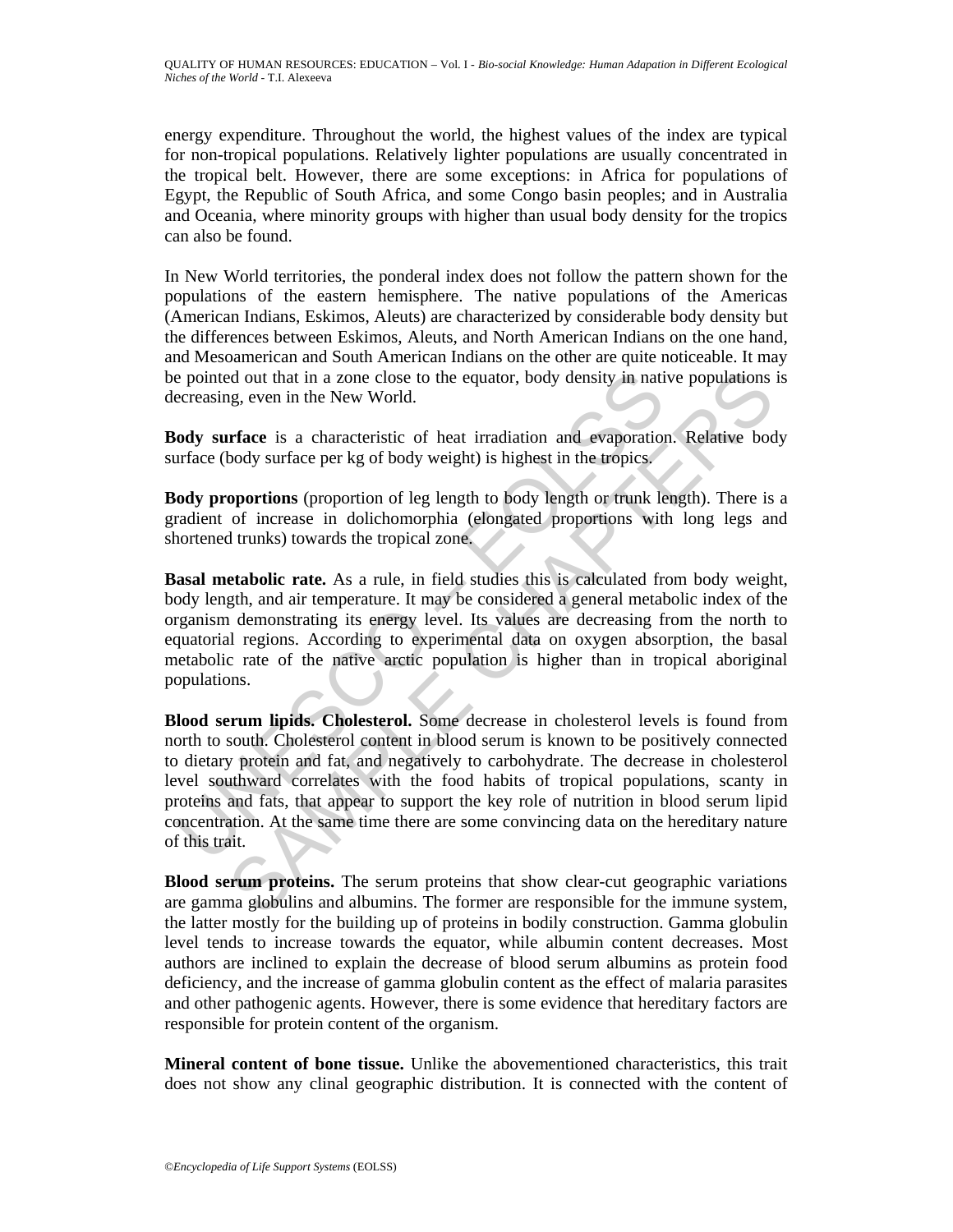mineral and trace elements in the environment, and this content is greatly dispersed. The highest degree of mineralization is found in inhabitants of regions with optimal proportions of osteogenic (bone forming) mineral elements (e.g. the Chernozem (Black Earth) zone). Pathological abnormalities in growth and mineral content of the body may occur in areas deficient in or with an imbalance of vital minerals (the Lake Baikal area and Tajikistan). There is not much data concerning skeletal mineralization in different human populations. Those that exist were mostly collected in numerous field trips by Russian anthropologists to different ecological zones of the former Soviet Union, India, and Mongolia. In spite of considerable dependency of mineral skeletal content on geochemical environmental conditions, the role of genetic factors should not be forgotten. Mineral metabolism, like all other factors, is influenced by heredity.

To sum up the influence of geographic variations on body build and internal physiological milieu as indicated in different metabolic types, the following conclusion should be drawn: the human body is influenced by geographic environment. This influence can be described by climatic "rules" obtained for animals. According to these rules, the more massive and short-legged specimens are concentrated in the north, and those with longer legs and less body mass are concentrated more towards the south (Allen's and Bergmann's rules); larger body surface is typical for tropical zone inhabitants, and smaller for the arctic zone (Rubner's rule).

o sum up the influence of geographic variations on body bu<br>physiological milieu as indicated in different metabolic types, the follo<br>noul de drawn: the human body is influenced by geographic er-<br>nollar-buffulnence can be d up the influence of geographic variations on body build and internal egical milieu as inideated in different metabolic types, the following condustion different metabolic types, the following condustion are en the describe Interestingly, such geographic determination of body dimensions is found even in a relatively small territory and in groups of comparatively recent inhabitancy, as was shown by the American researchers Newman and Munro for the U.S. White population. Like all living organisms, human beings are not influenced by climatic conditions alone. The role of gravitation in developing the geometric shape of living organisms, including humans, is well known. It has been shown by many Western and Russian authors. A.L. Chizhevsky revealed close links between electromagnetic phenomena in terrestrial space and physiological reactions of the human body. V.P. Alekseev noted the effect of gravitation and electromagnetic forces on race formation in humans.

The influence of pathogenic agents on humans and their biochemical adaptation to such influence has been repeatedly shown in different concentrations of blood groups or other genetic traits in various geographic areas. Russian researchers demonstrated territorial similarities between skeletal size and mineral and trace element content in the soil. In areas with a high concentration of osteogenic minerals, especially phosphorus and calcium, people are taller, their skulls are longer and narrower, and their faces are elongated. In areas with low concentrations or an imbalance of minerals, it is the reverse: people are shorter, with broader and shorter heads, and broader faces.

-

- -

> TO ACCESS ALL THE **15 PAGES** OF THIS CHAPTER, Visit[: http://www.eolss.net/Eolss-sampleAllChapter.aspx](https://www.eolss.net/ebooklib/sc_cart.aspx?File=E1-12-02-06)